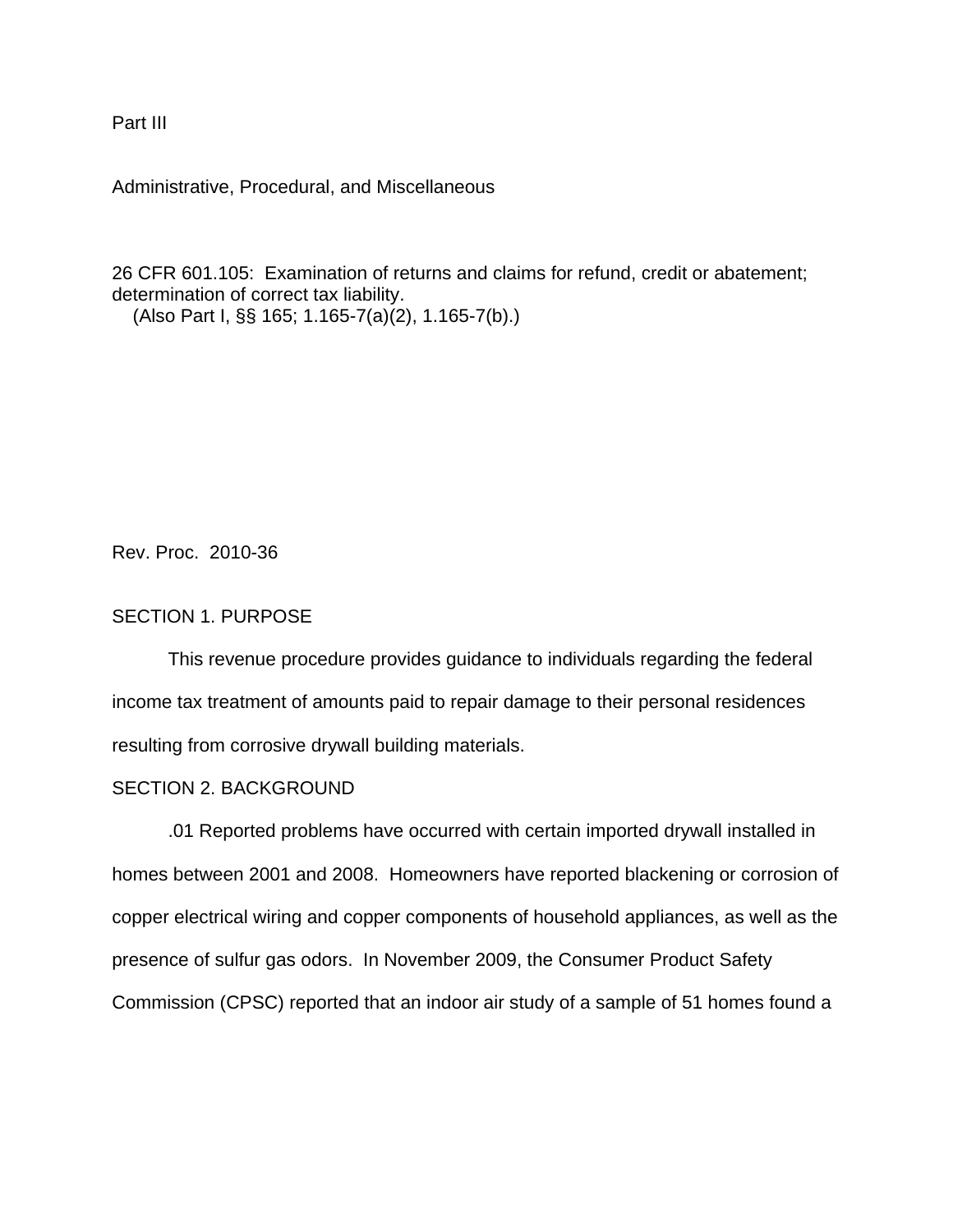strong association between the problem drywall and levels of hydrogen sulfide in those homes and corrosion of metals in those homes. See the Commission's Drywall Information Center website, http://www.cpsc.gov/info/drywall. On January 28, 2010, the CPSC and the Department of Housing and Urban Development released interim guidance advising interested parties how to identify homes with problem drywall. See http://www.cpsc.gov/info/drywall/InterimIDGuidance012810.pdf.

.02 The Internal Revenue Service has received numerous inquiries from taxpayers about whether a loss resulting from corrosive drywall constitutes a deductible casualty loss within the meaning of § 165 of the Internal Revenue Code, the taxable year any such loss would be deductible, and how the amount of the loss would be computed.

.03 Section 165(a) of the Internal Revenue Code generally allows taxpayers to deduct losses sustained during the taxable year that are not compensated by insurance or otherwise. For personal-use property (such as a taxpayer's personal residence and household appliances), § 165(c)(3) limits an individual's deduction to losses arising from fire, storm, shipwreck, or other casualty, or from theft. A casualty is damage, destruction, or loss of property that results from an identifiable event that is sudden, unexpected, and unusual. Rev. Rul. 72-592, 1972-2 C.B. 101. Damage or loss resulting from progressive deterioration of property through a steadily operating cause is not a casualty loss. See Matheson v. Commissioner, 54 F.2d 537 (2d Cir. 1931).

.04 A casualty loss is allowed as a deduction only for the taxable year in which the loss is sustained. However, if the taxpayer has a claim for reimbursement of the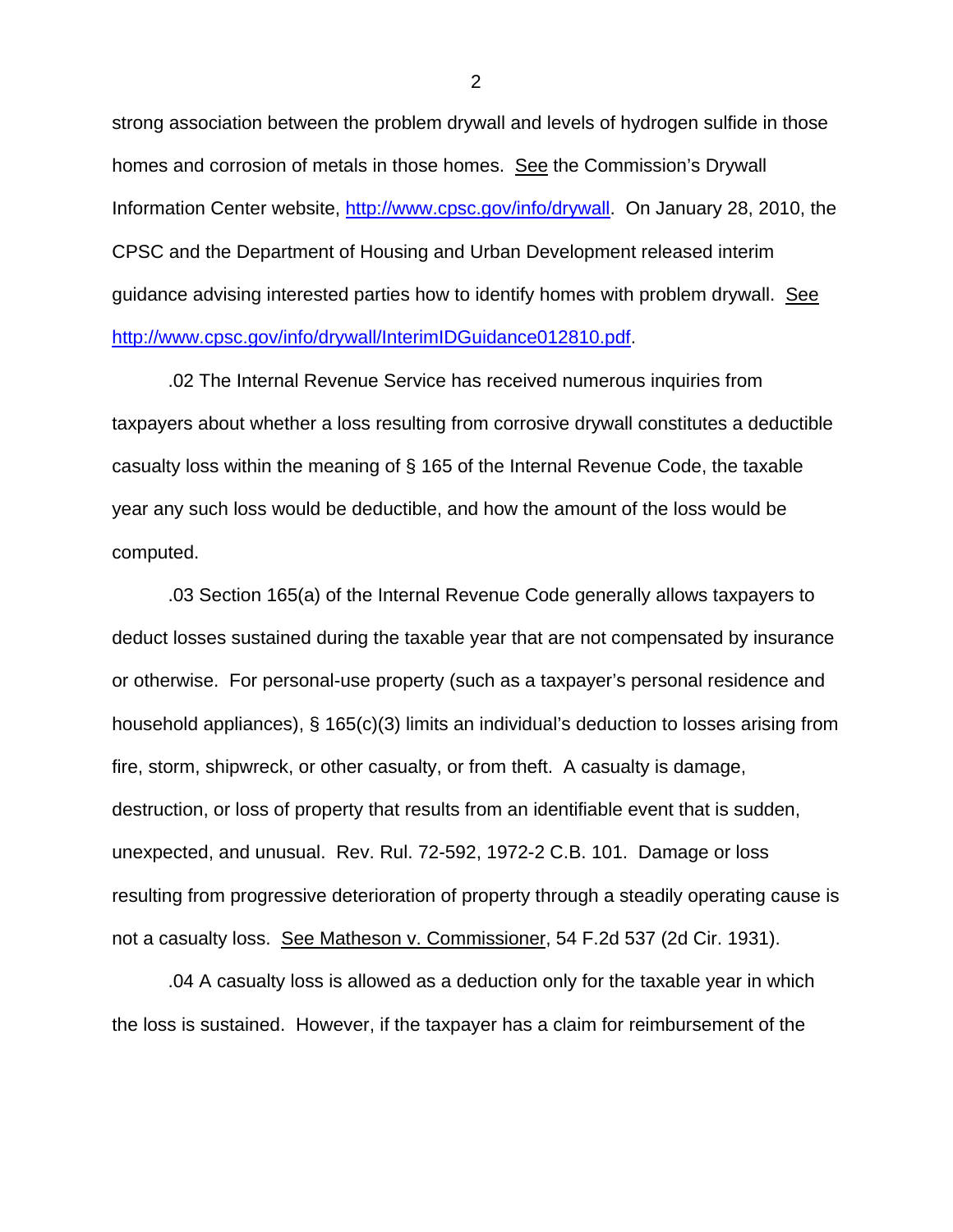loss (from insurance or otherwise) for which there is a reasonable prospect of recovery, no portion of the loss is deductible until it can be ascertained with reasonable certainty whether or not such reimbursement will be received. See  $\S$  1.165–1(c)(4) of the Income Tax Regulations.

.05 The amount of a taxpayer's casualty loss generally is the decrease in the fair market value of the property as a result of the casualty, limited to the taxpayer's adjusted basis in the property. See  $\S$  1.165-7(b). To simplify the computation of a casualty loss deduction, existing regulations permit taxpayers to use the cost to repair the damaged property as evidence of the decrease in value of the property. See  $\S$  1.165-7(a)(2)(ii).

.06 Section 165(h)(1)-(2) imposes two limitations on casualty loss deductions for personal use property. First, a casualty loss deduction is allowable only for the amount of the loss that exceeds \$100 per casualty (\$500 for taxable years beginning in 2009 only). Second, the net amount of all of a taxpayer's casualty losses (in excess of casualty gains, if any) is allowable only for the amount of the losses that exceed 10 percent of the taxpayer's adjusted gross income (AGI) for the year.

.07 In view of the unique circumstances surrounding damage resulting from corrosive drywall, the Service and Treasury Department conclude that it is appropriate to provide a safe harbor method that treats certain damage resulting from corrosive drywall as a casualty loss and provides a formula for determining the amount of the loss. Accordingly, for an individual within the scope of this revenue procedure, the Service will not challenge the individual's treatment of damage resulting from corrosive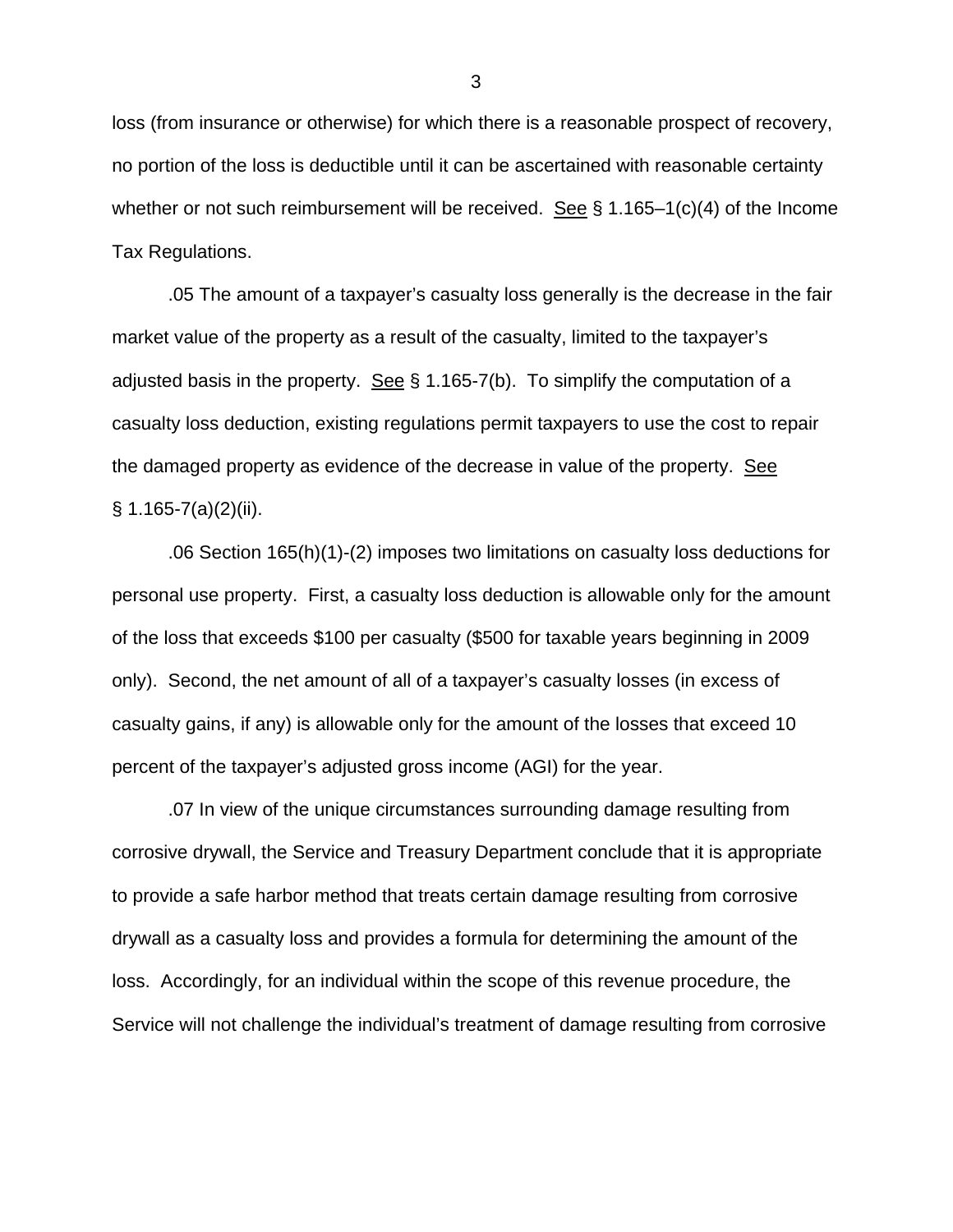drywall as a casualty loss if the loss is determined and reported as provided in this revenue procedure.

#### SECTION 3. SCOPE

This revenue procedure applies to any individual who pays to repair damage to that individual's personal residence or household appliances that results from corrosive drywall.

## SECTION 4. APPLICATION

.01 An individual who pays to repair damage to that individual's personal residence or household appliances that results from corrosive drywall may treat the amount paid as a casualty loss in the year of payment. For purposes of this revenue procedure, the term "corrosive drywall" means drywall that is identified as problem drywall under the two-step identification method published by the CPSC and the Department of Housing and Urban Development in their interim guidance dated January 28, 2010. As of the date of publication of this revenue procedure, the interim guidance can be found at http://www.cpsc.gov/info/drywall/InterimIDGuidance012810.pdf.

.02 The amount of a loss resulting from corrosive drywall may be limited depending on whether the taxpayer has a pending claim for reimbursement (or intends to pursue reimbursement) of the loss through property insurance, litigation, or otherwise. A taxpayer who does not have a pending claim for reimbursement (and does not intend to pursue reimbursement) may claim as a loss all unreimbursed amounts paid during the taxable year to repair damage to the taxpayer's personal residence and household appliances that results from corrosive drywall. A taxpayer who has a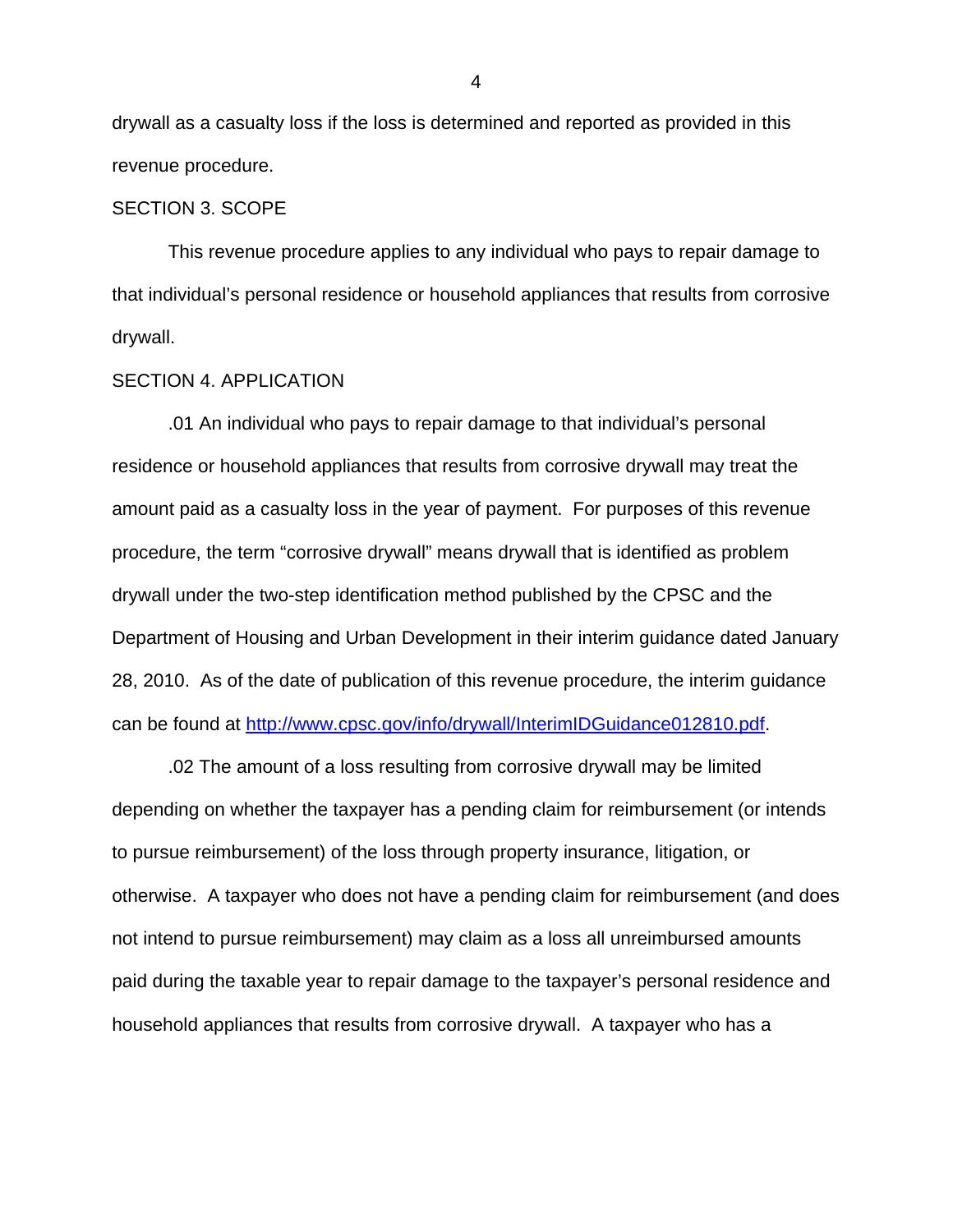pending claim for reimbursement (or intends to pursue reimbursement) may claim a loss for 75 percent of the unreimbursed amounts paid during the taxable year to repair damage to the taxpayer's personal residence and household appliances that resulted from corrosive drywall. A taxpayer who has been fully reimbursed before filing a return for the year the loss was sustained may not claim a loss. A taxpayer who has a pending claim for reimbursement (or intends to pursue reimbursement) may have income or an additional deduction in subsequent taxable years depending on the actual amount of reimbursement received. See § 1.165-1(d).

.03 Amounts paid for improvements or additions that increase the value of the taxpayer's personal residence above its pre-loss value are not allowed as a casualty loss. Only amounts paid to restore the taxpayer's personal residence to the condition existing immediately prior to the damage qualify for loss treatment.

.04 Where a household appliance is replaced rather than repaired, the amount of the loss attributable to the appliance is the lesser of the current cost to replace the original appliance or the basis of the original appliance (generally its cost).

.05 A taxpayer claiming a casualty loss under this revenue procedure must report the amount of the loss on Form 4684 ("Casualties and Thefts") and must mark "Revenue Procedure 2010-36" at the top of that form. Taxpayers are subject to the \$100 (\$500 for taxable years beginning in 2009 only) limitation imposed by § 165(h)(1) and the 10-percent-of-AGI limitation imposed by § 165(h)(2).

.06 Taxpayers who choose not to apply the safe harbor treatment provided by this revenue procedure are subject to all of the generally applicable provisions